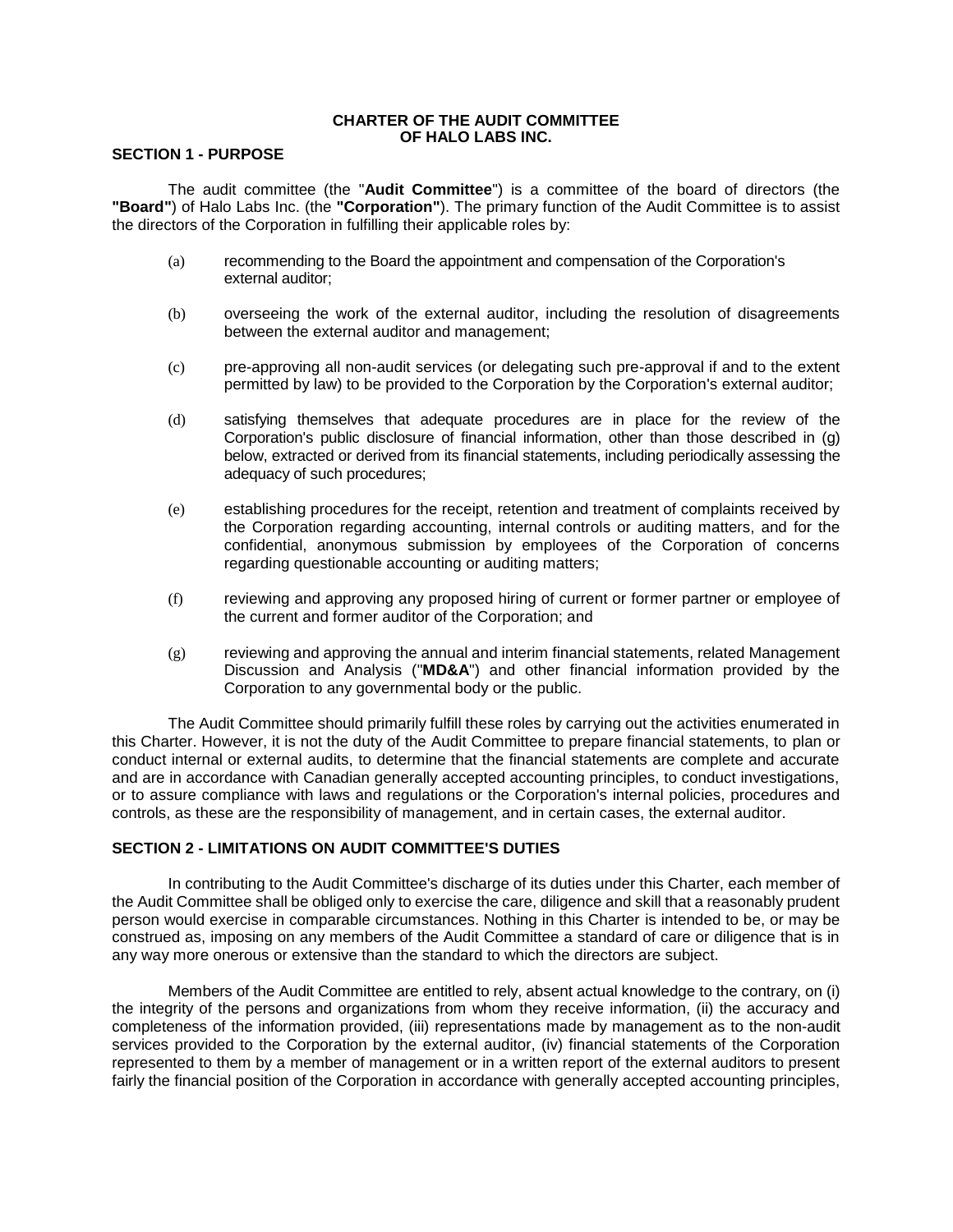and (v) any report of a lawyer, accountant, engineer, appraiser or other person whose profession lends credibility to a statement made by any such person.

# **SECTION 3 - COMPOSITION AND MEETINGS**

The Audit Committee should be comprised of not less than three directors as determined by the Board, all of whom shall be independent within the meaning of NI 52-110 – *Audit Committees* ("**52-110**") of the Canadian Securities Administrators (or exempt therefrom), and free of any relationship that, in the opinion of the Board, would interfere with the exercise of his or her independent judgment as a member of the Audit Committee, unless an exemption from such independence requirement is available to the Corporation under 52-110. All members of the Audit Committee should have (or should gain within a reasonable period of time after appointment) a working familiarity with basic finance and accounting practices. At least one member of the Audit Committee should have accounting or related financial management expertise and be considered a financial expert. Each member should be "financially literate" within the meaning of 52-110. The Audit Committee members may enhance their familiarity with finance and accounting by participating in educational programs conducted by the Corporation or an outside consultant.

The members of the Audit Committee shall be elected by the Board on an annual basis or until their successors shall be duly appointed. Unless a Chair of the Audit Committee (the "**Chair**") is elected by the full Board, the members of the Audit Committee may designate a Chair by majority vote of the full Audit Committee membership.

In addition, the Audit Committee members should meet all of the requirements for members of audit committees as defined from time to time under applicable legislation and the rules of any stock exchange on which the Corporation's securities are listed or traded.

The Audit Committee should meet at least four times annually, or more frequently as circumstances require. The Audit Committee should meet within forty-five (45) days following the end of the first three financial quarters to review and discuss the unaudited financial results for the preceding quarter and the related MD&A, and should meet within 90 days following the end of the fiscal year end to review and discuss the audited financial results for the preceding quarter and year and the related MD&A.

The Audit Committee may ask members of management or others to attend meetings and provide pertinent information as necessary. For purposes of performing their duties, members of the Audit Committee shall have full access to all corporate information and any other information deemed appropriate by them, and shall be permitted to discuss such information and any other matters relating to the financial position of the Corporation with senior employees, officers and the external auditor of the Corporation, and others as they consider appropriate.

For greater certainty, management is indirectly accountable to the Audit Committee and is responsible for the timeliness and integrity of the financial reporting and information presented to the Board.

In order to foster open communication, the Audit Committee or its Chair should meet at least annually with management and the external auditor in separate sessions to discuss any matters that the Audit Committee or each of these groups believes should be discussed privately. In addition, the Audit Committee or its Chair should meet with management quarterly in connection with the Corporation's interim financial statements.

A quorum for the transaction of business at any meeting of the Audit Committee shall be a majority of the number of members of the Audit Committee or such greater number as the Audit Committee shall by resolution determine.

Meetings of the Audit Committee shall be held from time to time and at such place as any member of the Audit Committee shall determine upon 48 hours' notice to each of its members. The notice period may be waived by all members of the Audit Committee. Each of the Chair of the Board, the external auditor,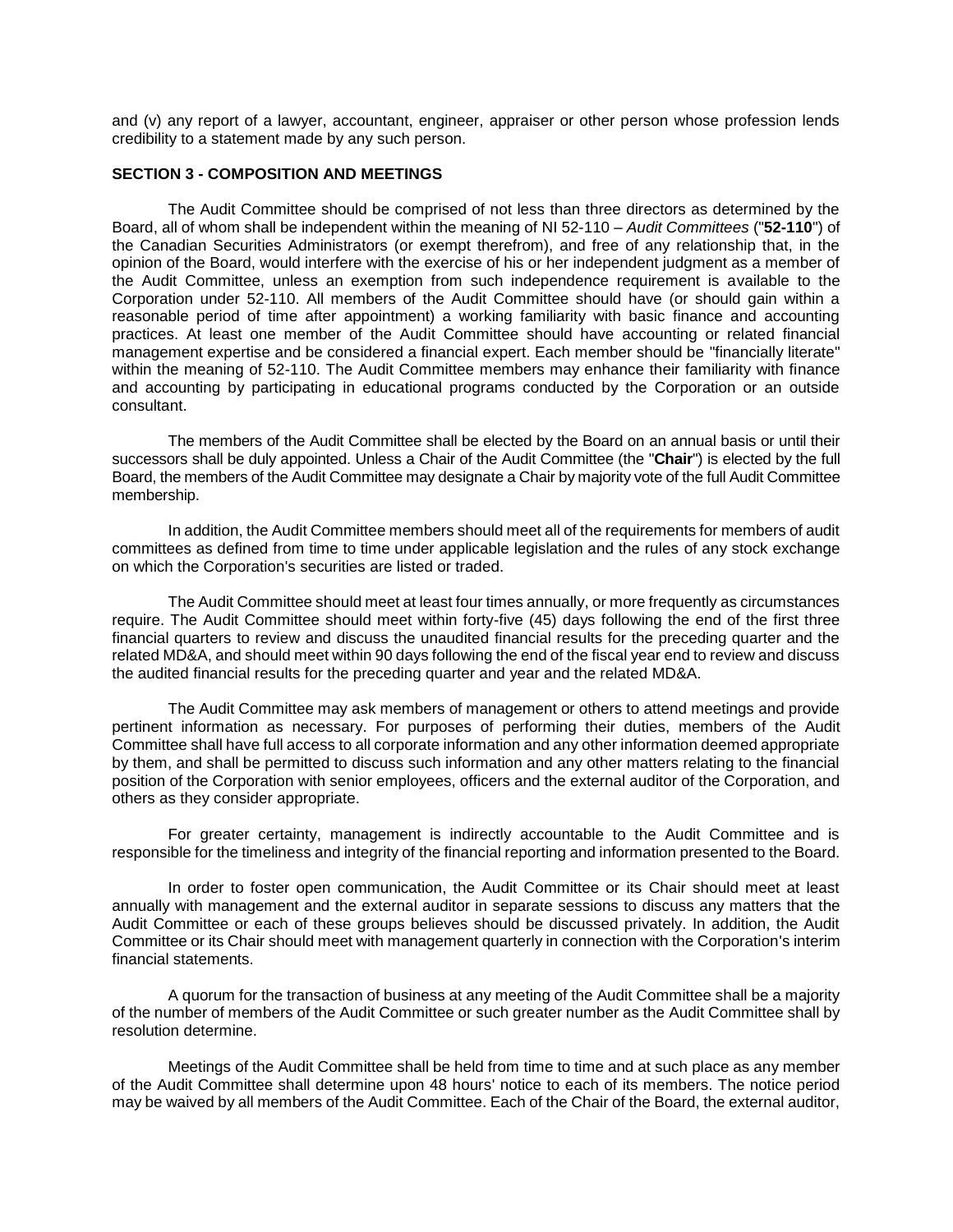the Chief Executive Officer, the Chief Financial Officer or the Secretary shall be entitled to request that any member of the Audit Committee call a meeting. This Charter is subject in all respects to the Corporation's articles of incorporation and by-laws from time to time.

# **SECTION 4 - ROLE**

As part of its function in assisting the Board in fulfilling its oversight role (and without limiting the generality of the Audit Committee's role), the Audit Committee should:

- (1) Determine any desired agenda items.
- (2) Review and recommend to the Board changes to this Charter, as considered appropriate from time to time.
- (3) Review the public disclosure regarding the Audit Committee required by 52-110.
- (4) Review and seek to ensure that disclosure controls and procedures and internal control over financial reporting frameworks are operational and functional.
- (5) Summarize in the Corporation's annual information form the Audit Committee's composition and activities, as required.
- (6) Submit the minutes of all meetings of the Audit Committee to the Board upon request.

## **Documents / Reports Review**

- (7) Review and recommend to the Board for approval the Corporation's annual and interim financial statements, including any certification, report, opinion, undertaking or review rendered by the external auditor and the related MD&A, as well as such other financial information of the Corporation provided to the public or any governmental body as the Audit Committee or the Board require.
- (8) Review other financial information provided to any governmental body or the public as they see fit.
- (9) Review, recommend and approve any of the Corporation's press releases that contain financial information.
- (10) Seek to satisfy itself and ensure that adequate procedures are in place for the review of the Corporation's public disclosure of financial information extracted or derived from the Corporation's financial statements and related MD&A and periodically assess the adequacy of those procedures.

# **External Auditor**

- (11) Recommend to the Board the selection of the external auditor, considering independence and effectiveness, and review the fees and other compensation to be paid to the external auditor.
- (12) Review and seek to ensure that all financial information provided to the public or any governmental body, as required, provides for the fair presentation of the Corporation's financial condition, financial performance and cash flow.
- (13) Instruct the external auditor that its ultimate client is not management and that it is required to report directly to the Audit Committee, and not management.
- (14) Monitor the relationship between management and the external auditor including reviewing any management letters or other reports of the external auditor and discussing any material differences of opinion between management and the external auditor.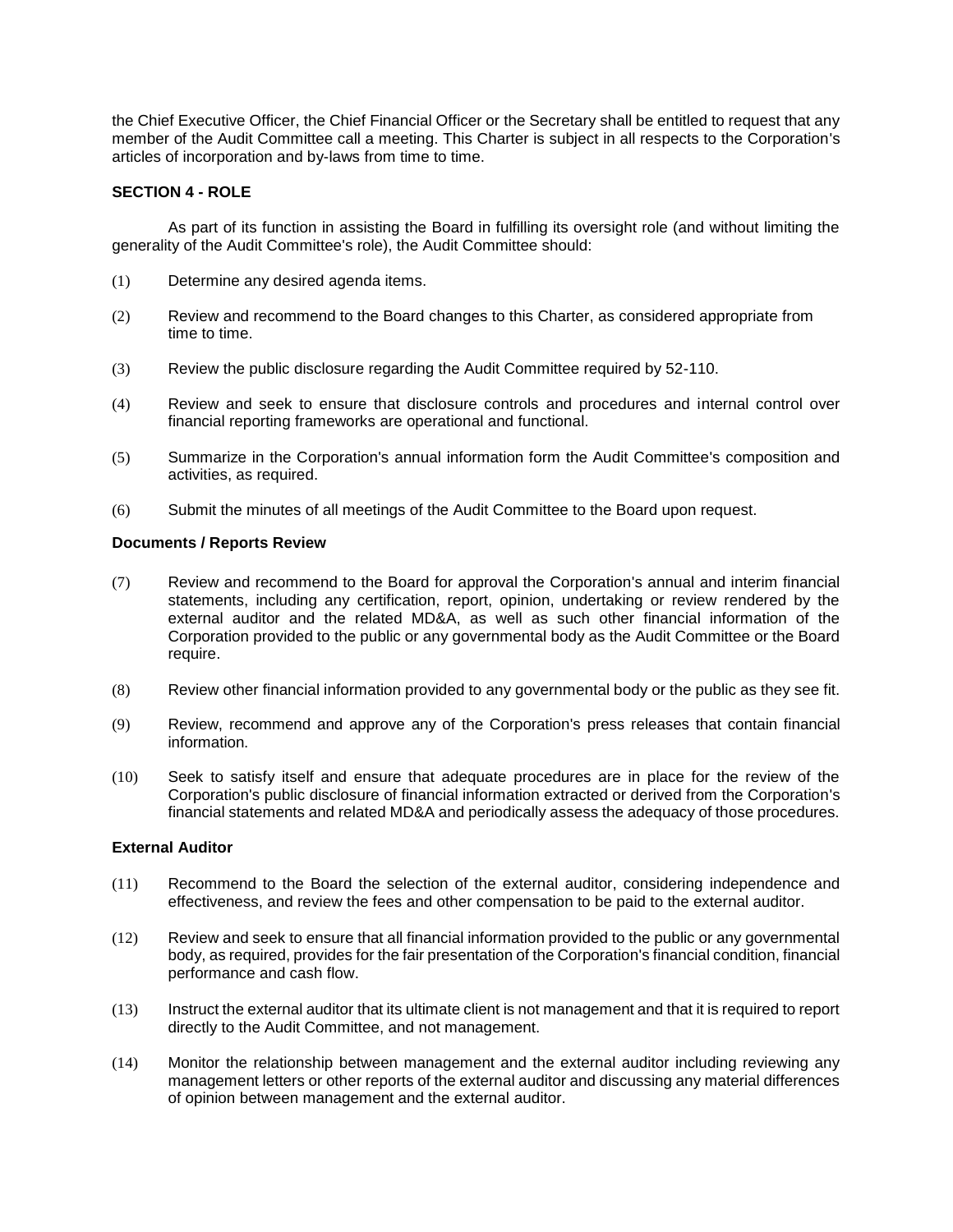- (15) Review and discuss, on an annual basis, with the external auditor all significant relationships it has with the Corporation to determine the external auditor's independence.
- (16) Pre-approve all non-audit services (or delegate such pre-approval, as the Audit Committee may determine and as permitted by applicable Canadian securities laws) to be provided by the external auditor.
- (17) Review the performance of the external auditor and any proposed discharge of the external auditor when circumstances warrant.
- (18) Periodically consult with the external auditor out of the presence of management about significant risks or exposures, internal controls and other steps that management has taken to control such risks, and the fullness and accuracy of the financial statements, including the adequacy of internal controls to expose any payments, transactions or procedures that might be deemed illegal or otherwise improper.
- (19) Communicate directly with the external auditor and arrange for the external auditor to be available to the Audit Committee and the full Board as needed.
- (20) Review and approve any proposed hiring by the Corporation of current or former partners or employees of the current (and any former) external auditor of the Corporation.

#### **Audit Process**

- (21) Review the scope, plan and results of the external auditor's audit and reviews, including the auditor's engagement letter, the post-audit management letter, if any, and the form of the audit report. The Audit Committee may authorize the external auditor to perform supplemental reviews, audits or other work as deemed desirable.
- (22) Following completion of the annual audit and quarterly reviews, review separately with each of management and the external auditor any significant changes to planned procedures, any difficulties encountered during the course of the audit and, if applicable, reviews, including any restrictions on the scope of work or access to required information and the cooperation that the external auditor received during the course of the audit and, if applicable, reviews.
- (23) Review any significant disagreements among management and the external auditor in connection with the preparation of the financial statements.
- (24) Where there are significant unsettled issues between management and the external auditor that do not affect the audited financial statements, the Audit Committee shall seek to ensure that there is an agreed course of action leading to the resolution of such matters.

#### **Financial Reporting Processes**

- (25) Review the integrity of the financial reporting processes, both internal and external, in consultation with the external auditor as they see fit.
- (26) Consider the external auditor's judgments about the quality, transparency and appropriateness, not just the acceptability, of the Corporation's accounting principles and financial disclosure practices, as applied in its financial reporting, including the degree of aggressiveness or conservatism of its accounting principles and underlying estimates, and whether those principles are common practices or are minority practices.
- (27) Review all material balance sheet issues, material contingent obligations (including those associated with material acquisitions or dispositions) and material related party transactions.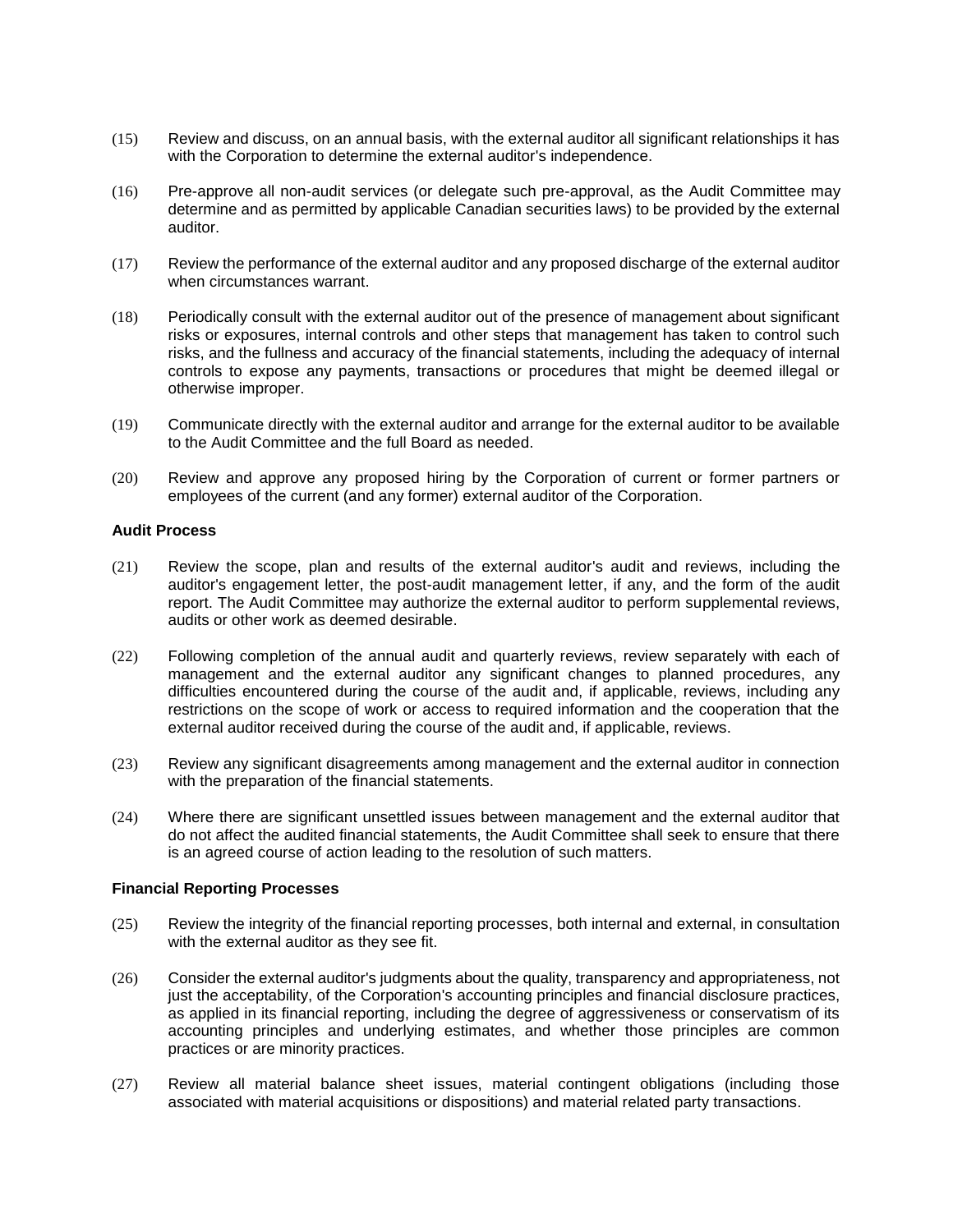- (28) Review with management and the external auditor the Corporation's accounting policies and any changes that are proposed to be made thereto, including all critical accounting policies and practices used, any alternative treatments of financial information that have been discussed with management, the ramification of their use and the external auditor's preferred treatment and any other material communications with management with respect thereto.
- (29) Review the disclosure and impact of contingencies and the reasonableness of the provisions, reserves and estimates that may have a material impact on financial reporting.
- (30) If considered appropriate, establish separate systems of reporting to the Audit Committee by each of management and the external auditor.
- (31) Periodically consider the need for an internal audit function, if not present.

### **Risk Management**

(32) Review program of risk assessment and steps taken to address significant risks or exposures of all types, including insurance coverage and tax compliance.

#### **General**

- (33) With prior Board approval, the Audit Committee may at its discretion retain independent counsel, accountants and other professionals to assist it in the conduct of its activities and to set and pay (as an expense of the Corporation) the compensation for any such advisors.
- (34) Respond to requests by the Board with respect to the functions and activities that the Board requests the Audit Committee to perform.
- (35) Periodically review this Charter and, if the Audit Committee deems appropriate, recommend to the Board changes to this Charter.
- (36) Review the public disclosure regarding the Audit Committee required from time to time by applicable Canadian securities laws, including:
	- (i) the Charter of the Audit Committee;
	- (ii) the composition of the Audit Committee;
	- (iii) the relevant education and experience of each member of the Audit Committee;
	- (iv) the external auditor services and fees; and

(v) such other matters as the Corporation is required to disclose concerning the Audit Committee.

- (37) Review in advance, and approve, the hiring and appointment of the Corporation's senior financial executives by the Corporation, if any.
- (38) Perform any other activities as the Audit Committee deems necessary or appropriate including ensuring all regulatory documents are compiled to meet Committee reporting obligations under 52- 110.